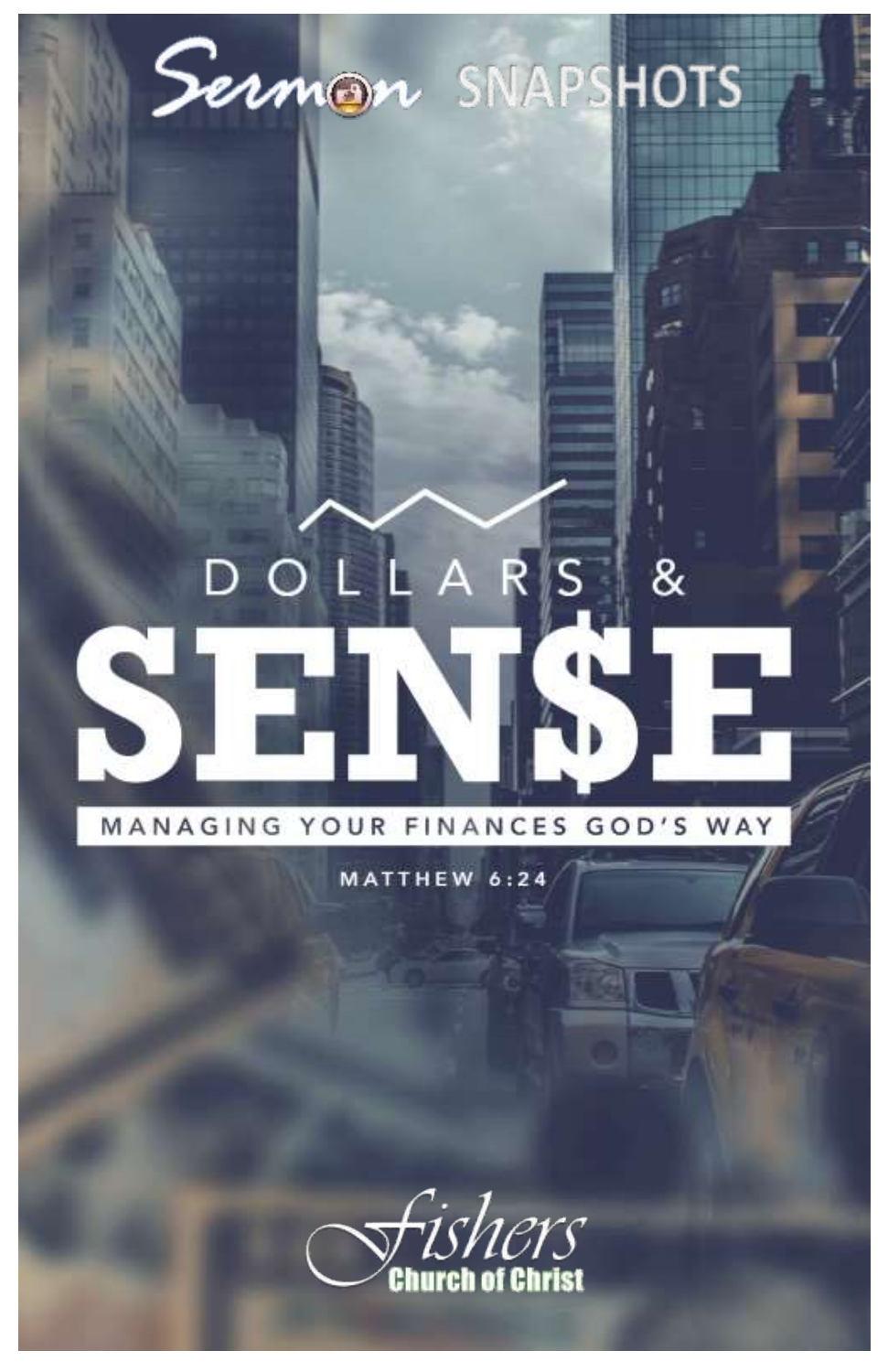# Managing Your Finances God's Way

Today we're going to consider what the Bible has to say about money. This subject is uncomfortable for some. It's not a subject we hear a lot about in sermons or Bible classes. However, the Bible has a lot to say about money.

## **Many of Jesus' parables involved settings of money**

- The prodigal son who wasted his inheritance (Luke 15)
- The rich farmer who planned to tear down his barns (Luke 12)
- The slave who owed his master 10,000 talents (Matt. 18)
- The rich man and Lazarus (Luke 16)



#### **Some of the major issues that affects our soul is directly tied to money matters**

- Things such as greed, coveting, materialism, and worry are rooted in wealth.
- Paul warned about those who want to get rich and fall into temptation, and some who have fallen away from the faith over wealth (1 Tim. 6:9-10).
- Financial difficulties is the leading cause of divorce today.

#### **The average American struggles with money**

#### **A survey of 5800 people found that 47% could not come up with \$400 if they had an emergency**

- o Average credit card debt: \$16,061
- o Average auto loan: \$25,535
- o Average student loan: \$49,042
- o Average mortgage: \$172,806
- o Average in debt: \$263,444

#### **Compare this with how much the average American is saving:**

- o 21% have no savings account
- o 28% have \$0 in their account
- o 9% had the minimum in their account (\$300)
- o 13% had less than \$1000 in their account
- o 5% had between \$5,000-10,000
- o 14% had more than \$10,000
- o 71% had less than \$1,000 in their savings account

This is a serious subject. Money can be the cause of worry, stress, fear, greed – and this is not how God wants us to live. If we're not careful, we can lose our souls over money. It's important to consider what the Bible says about our view, pursuit, and use of money.

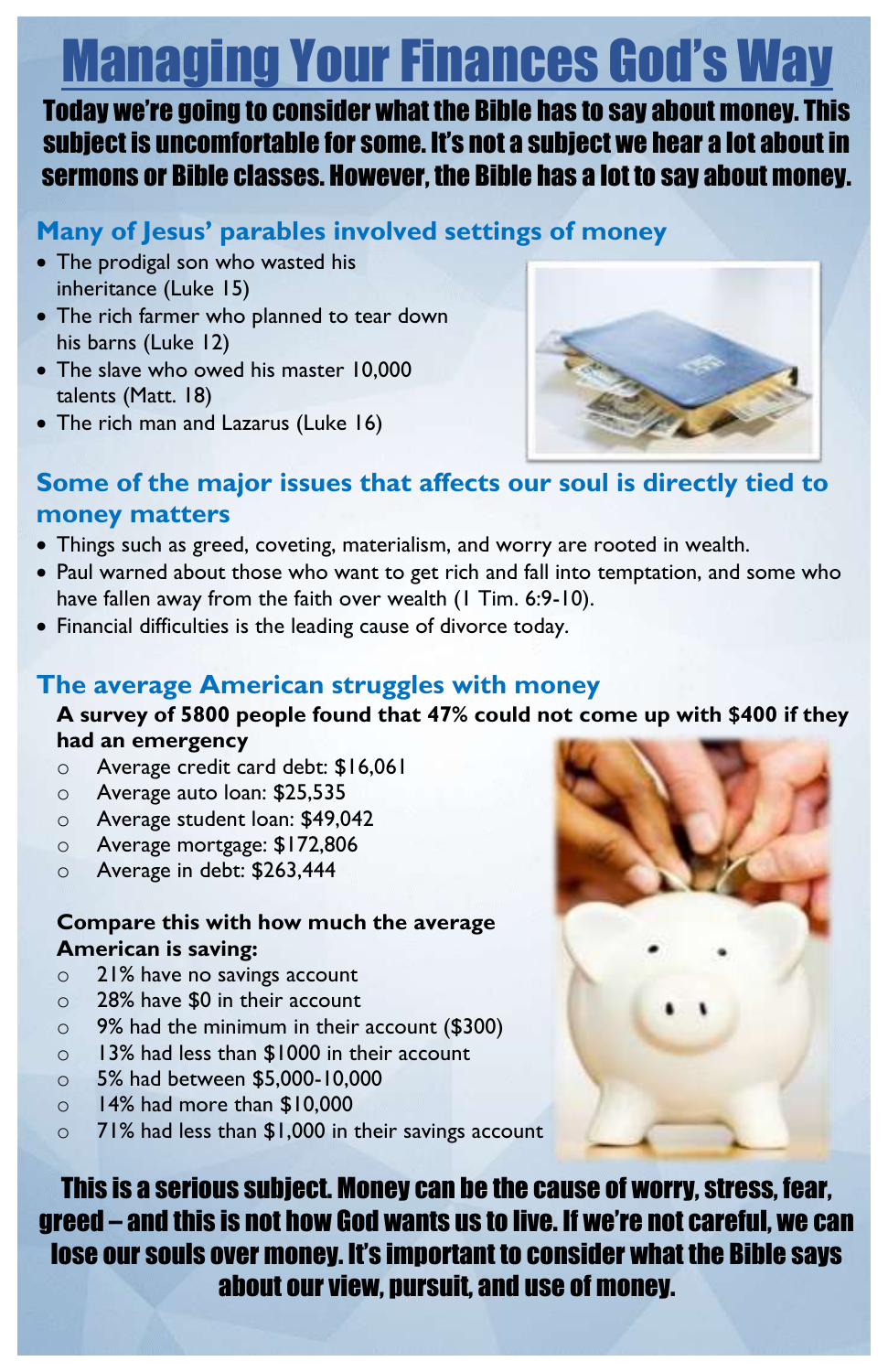# **CONSIDER 3 THOUGHTS ON MONEY WITH 3 WOR GOD WANTS YOU TO MAKE MONEY WITHOUT NEGLECTING YOUR SOUL: STEWARDSHIP**

- Stewardship is the idea of being a good manager. It is someone who is trustworthy, faithful to handle what has been entrusted to them.
- Stewardship involves understanding our money comes from God (1 Tim. 6:17-19).
- Stewardship involves using money in a way that brings glory to God (1 Cor. 10:31; Prov. 3:9).
- Poor examples of stewardship are like the prodigal who spent all he had, never thinking about the future (Luke 15:14)
- Good stewardship is like Joseph who teaches the importance of saving in good times, so as to be prepared for the hard times.

### **GOD WANTS YOU TO SPEND MONEY WITHOUT IT DESTROYING YOUR LIFE: GENEROSITY**

- Don't think you're better or worse because of what you own (Prov. 22:2)
- Pay off your debts (Rom. 13:8)
- Don't let stuff choke your faith out of you (Luke 8:14)
- Don't just spend only and always on yourself (Prov. 13:22). Look for opportunity to bless others with your wealth (Luke 10:37; Gal. 6:10; 1 Tim. 6:18)

#### **GOD WANTS YOU TO SAVE MONEY WITHOUT IT CHANGING YOUR CHARACTER: CONTENTMENT**

- Money can be a blessing when viewed and used with wisdom (Prov. 18:11).
- Through saving you can bless your family through providing for the future (Prov. 13:22)
- But he who places his trust in money will fall (Prov. 11:22; Matt. 6:24; Prov. 23:4-5)
- Save yet be content satisfied with what I have. I am not defined by what I own (Luke 3:14; Phil. 4:11; 1 Tim. 6:6, 8; Heb. 13:5)

**The real question to ask: who is possessing who? Do you have your money (and pursuit of it) under control – surrendered to the will of God?**

# *-Jordan Shouse*